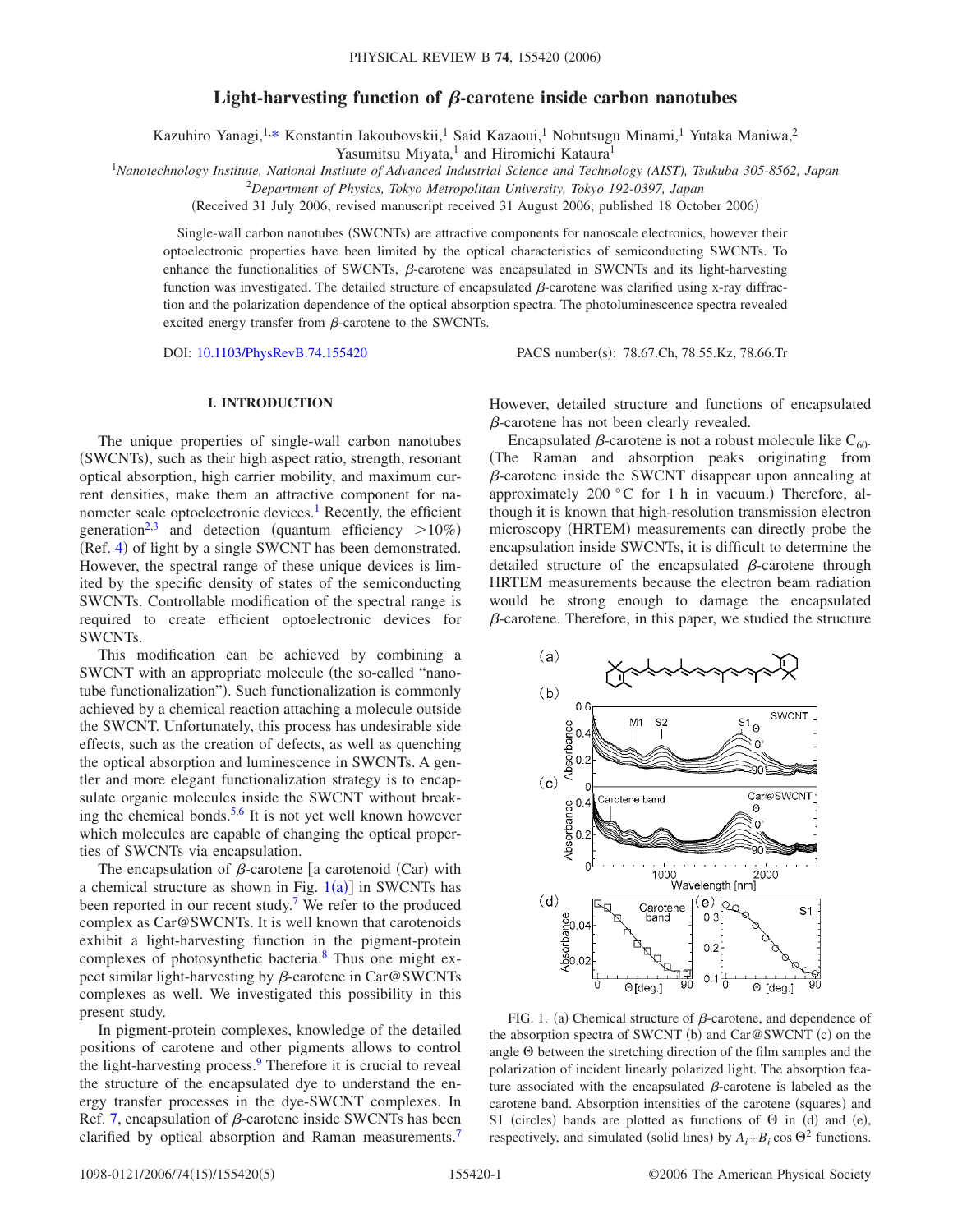of encapsulated  $\beta$ -carotene using nondestructive techniques of x-ray diffraction and the polarization dependence of the optical absorption spectra. In addition, photoluminescence (PL) was employed to reveal the energy transfer from  $\beta$ -carotene to the SWCNTs.

# **II. EXPERIMENTAL SECTION**

## **A. Sample preparation**

We used SWCNT manufactured by laser vaporization in an Ar atmosphere of carbon rods doped with Co and Ni. The tubes were purified with  $H_2O_2$ , HCl, and NaOH reagents as described previously<sup>10</sup> and then annealed in air at 420  $\degree$ C for 20 min. The encapsulation of  $\beta$ -carotene into the SWCNTs was performed as follows. SWCNTs  $(1 \text{ mg})$  and  $\beta$ -carotene (100 mg, Wako) were dissolved in hexane (100 ml). The mixture was refluxed for 10 h in an  $N<sub>2</sub>$  atmosphere. Then the solution was filtered and washed with tetrahydrofuran (THF) several times to remove nonencapsulated  $\beta$ -carotene molecules. In order to prepare proper nonencapsulated reference samples, the same procedure has been repeated without  $\beta$ -carotene except for x-ray diffraction (XRD) measurements.

For polarization-resolved absorption measurements, we prepared stretched polymer films where SWCNTs were dispersed and aligned to the stretched direction. The films were prepared as follows. SWCNTs were dispersed in 1% water solution (5 ml) of deoxycholic acid sodium salt (Tokyo Kasei Co.). Polyvinyl alcohol polymer (Kanto Chemical Co., PVA2000) was added to the solution, and then it was dried in a desiccator. The obtained films were mechanically stretched up to 4 times at 70 $\degree$ C.

PL and unpolarized absorption measurements were performed on solutions (1 cm thick silica cells) prepared with the following procedure. Nanotubes were dispersed for 15 min in  $1\%$  D<sub>2</sub>O solutions of sodium dodecyl-benzene sulfonate using a tip sonifier (20 kHz, power 100 W). The dispersions were ultracentrifuged for 5 h at 150 000 g, and the upper 80% supernatant was collected.

#### **B. XRD measurement**

XRD patterns were recorded using synchrotron radiation with a wavelength of 0.100 nm at the BL1B beam line at the Photon Factory, KEK, Japan. All the XRD measurements were performed at 330 K in vacuum on powder samples.

#### **C. Optical characterization**

Optical absorption spectra were recorded with a commercial Shimadzu spectrophotometer. PL mapping was performed with a home-built setup utilizing a tunable Tisapphire laser (Spectra-Physics 3900S) or Xe lamp and monochromator for excitation and a single-grating monochromator with an InGaAs diode array for detection.

### **III. RESULTS AND DISCUSSION**

#### **A. Polarization-resolved optical absorption**

Our previous Raman measurements on Car@SWCNT indicate the *trans*-conformation of the encapsulated  $\beta$ -caro-

<span id="page-1-0"></span>

FIG. 2. (Color online) X-ray diffraction patterns of SWCNT (upper curve) and Car@SWCNT (bottom curve). Circles are experimental observations, and the solid red (blue) line is the simulation result for SWCNT (Car@SWCNT). R, g, and t are the radius of SWCNT, intertube distance, and thickness of the nanotube bundle, respectively. Dashed black line shows the calculated XRD pattern assuming the loss of crystal order.

tene.<sup>7</sup> Note that  $\beta$ -carotene is a one-dimensional  $\pi$ -conjugated molecule, thus it is expected to align to the SWCNT axis after encapsulation. Therefore, the optical absorption originating from the encapsulated  $\beta$ -carotene (carotene band) should exhibit the same polarization dependence as the host SWCNT. Figures  $1(b)$  $1(b)$  and  $1(c)$  present variations in the absorption spectra of the stretched polymer films of  $Car@SWCNT$  and SWCNT with the angle  $\Theta$  between the stretching direction and the polarization vector of the incident linearly polarized light. Figure [1](#page-0-0) reveals that the carotene band exhibits dependence on the polarization angle very similar to that of the absorption bands of the SWCNTs. These bands are labeled S*i* and M*i*,  $i=1-2$ , and they originate from the *i*th interband excitations in semiconducting and metallic SWCNTs, respectively. The absorption intensities of the carotene band (squares) and the Si band (circles) are plotted vs  $\Theta$  in Figs. [1](#page-0-0)(d) and 1(e), respectively. Both intensities fit very well with the  $A_i + B_i \cos \Theta^2$  functions (lines), where constants  $A_i$  account for the incomplete SWCNT alignment. The determined absorbance polarization  $\rho = (\alpha_{\parallel})$  $-\alpha_{\perp}$ )/( $\alpha_{\parallel} + \alpha_{\perp}$ ) values of the carotene band ( $\rho$ =0.6) are almost the same as that of the S1 band  $(\rho = 0.5)$ . These results clearly indicate that the encapsulated  $\beta$ -carotene molecules are aligned to the SWCNT axis.

### **B. XRD results and their modeling**

Figure [2](#page-1-0) summarizes XRD results. The circles (top curve) present diffraction pattern from the initial SWCNT powder, which has not been subjected to the encapsulation or associated refluxing and/or washing treatment. The profile is dominated by the (10) peak around  $Q = 4\pi \sin \theta / r = 4.5 \text{ nm}^{-1}$ originating from XRD on SWCNT bundles. The squares (bottom curve) in Fig. [2](#page-1-0) show the profile from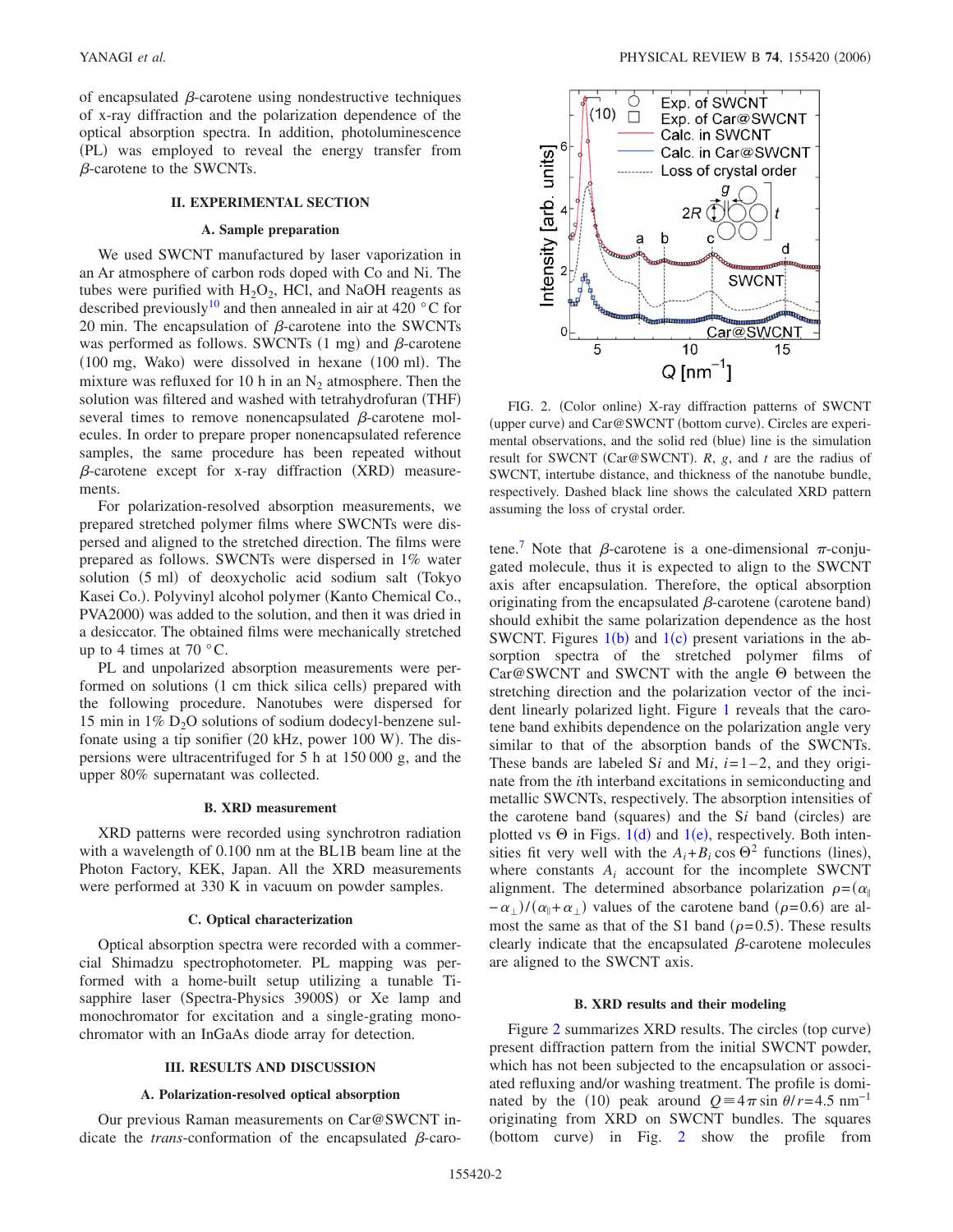Car@SWCNT. It reveals that the encapsulation procedure results in strong quenching of the (10) peak. There are two possible reasons for this decrease: loss of crystal order in the SWCNT bundles or presence of molecules inside the SWCNTs.<sup>11</sup> In order to distinguish between those two possibilities and to obtain the detailed structural information, we performed a numerical simulation of these XRD patterns with reference to Refs. [12](#page-4-12) and [13.](#page-4-13) In this simulation, both the encapsulated molecules and the SWCNT walls were approximated by infinitely thin sheets of homogeneous electron density within the carbon covalent networks.

First, we analyzed the XRD pattern of empty SWCNTs: The SWNTs of the radius *R* are separated by the distance *g* and compose a bundle of thickness  $t$  (see inset in Fig. [2](#page-1-0)); the radius *R* is allowed to spread by the value  $\Delta R$ . This model was successfully fitted into the profile of the nonencapsu-lated SWCNTs (see solid red line in Fig. [2](#page-1-0)), yielding the values of  $R = 0.69 \pm 0.01$  nm,  $\Delta R = 0.06$  nm,  $g = 0.32 \pm 0.01$ nm, and  $t=17$  nm in agreement with previous results.<sup>12,[13](#page-4-13)</sup> The determined values of *R*,  $\Delta R$ , and *g* were assumed to be unaffected by the encapsulation procedure applied here and thus fixed in the further simulations.

The loss of crystal order upon the encapsulation procedure, as a possible reason for the quenching of the (10) peak, was modeled by decreasing the bundle size *t*. Dashed black line in Fig. [2](#page-1-0) presents simulation obtained with  $t=7$  nm. Clearly, it accounts for the reduction in the  $(10)$  peak, but also results in the concomitant broadening of all peaks. This broadening is inconsistent with the experiment suggesting that the loss of crystal order hardly occurred during the encapsulation procedure. It is noteworthy that disorder would enhance the *D*-band and no enhancement was observed in the Raman results for Car@SWCNT.<sup>7</sup> Therefore, the determined above optimal bundle size *t*= 17 nm was also fixed in further simulations of Car@SWCNT.

Encapsulation of molecules was modeled by putting them inside the SWCNTs and separating them from the SWCNT walls by the distance  $\delta$  [see Fig. [3](#page-2-0)(a)]. We observed a strong dependence of the simulated XRD pattern on the distance  $\delta$ , as demonstrated in Fig.  $3(b)$  $3(b)$ . As expected, the encapsulation of molecules in SWCNTs also causes the decrease of (10) peak. Another adjustable parameter in this model is the weight percent *w* of encapsulated molecules inside SWCNT. In Fig.  $3$ , *w* is set to be 13%. This parameter changes the  $(10)$ peak intensity, but it has minor effect on other profile features. The remarkable feature of the XRD pattern in Car@SWCNT is that the intensity of peak *d* is larger than that of peak *c*. It is clear that this remarkable feature can only be reproduced at around the distance  $\delta = 0.4$ . The loss of crystal order cannot reproduce this feature. The best fit could be obtained with  $\delta = 0.4$  nm and  $w = 12\%$  (see blue solid line in Fig.  $2$ ).

The effect of intercalation on the XRD pattern was reported in Ref.  $14$ . The intensity of the  $(10)$  peak decreases with increasing intercalation levels. However, the line shape and position of the (10) peak are broadened and shifted to lower *Q*, respectively. Thus the effect of intercalation cannot account for the XRD pattern of Car@SWCNT.

<span id="page-2-0"></span>

FIG. 3. (a) Simulation model for XRD pattern of Car@SWCNT. (b) The XRD patterns calculated when the distance  $\delta$  from the encapsulated molecule to the nanotube wall is changed from 0 to 0.69 nm (center of the tube).

#### **C. Analysis of the XRD results**

The results of the preceding section suggest the presence of encapsulated molecules, with the weight percent of  $\sim$ 12%, inside the nanotubes of the Car@SWCNT sample. The weight percent of  $\beta$ -carotene alone has been independently estimated as  $\sim$ 3% from optical absorption measurements.<sup>7</sup> (If we assume that  $\beta$ -carotene is present in a line inside a 1.4 nm diameter SWCNT, the filling rate is estimated to be approximately 30%, thus  $\beta$ -carotene is efficiently encapsulated.) There is a difference in the estimated weight percent between encapsulated molecules and encapsulated  $\beta$ -carotene. The difference indicates that the comparable amounts of solvent molecules and  $\beta$ -carotene were encapsulated into the Car@SWCNT nanotubes.

Therefore the derived distance  $\delta$  between the encapsulated molecules and the tube wall does not directly reflect the position of  $\beta$ -carotene. However, considering the strong sensitivity of the XRD profile to the position of the molecule inside the SWCNT [see Fig.  $3(b)$  $3(b)$ ], the derived distance  $\delta$ suggests that both the solvent molecules and  $\beta$ -carotene are positioned off the SWCNT center at a distance of  $\sim 0.4$  nm to its walls.

The off center location of the encapsulated molecules is remarkable and suggests an attractive interaction with the SWCNT walls. Note that the derived distance between the encapsulated molecules and the SWCNT walls (0.4 nm) is similar to that predicted theoretically  $(0.33 \text{ nm})$  for the polyacetylene@SWCNT system[.15](#page-4-15) It is also similar to the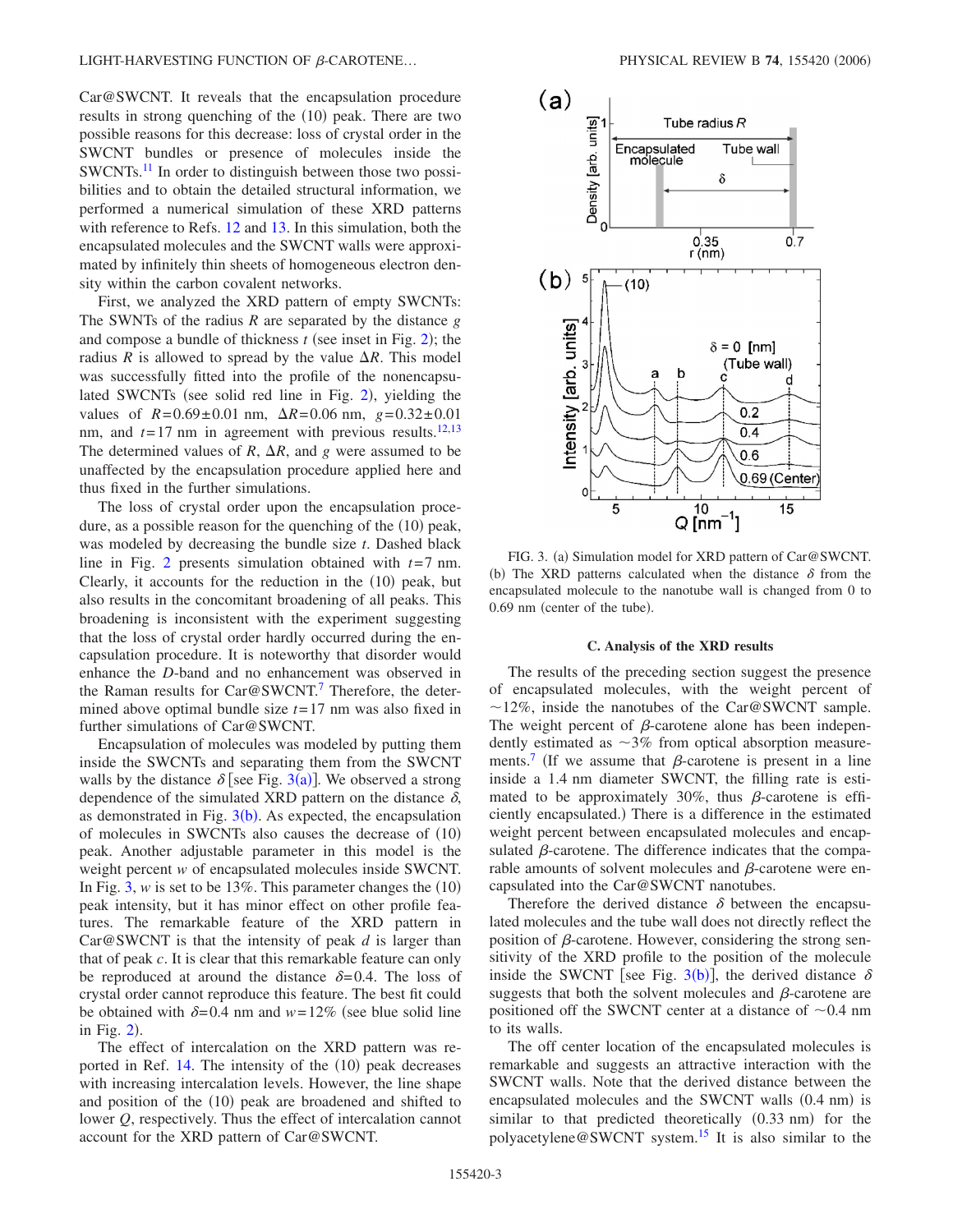<span id="page-3-0"></span>

FIG. 4. (Color online) (a) Absorption spectra of the samples used in photoluminescence (PL) measurements. Also shown are PL maps of SWCNT (b) and Car@SWCNT (c) dispersions. Dotted lines indicate excitation profiles for the major SWCNT chiralities, identified as  $(11,9)$ ,  $(12,7)$ , and  $(13,5)$ .

distance between the two-dimensional graphitic layers.<sup>16</sup> Therefore, it could be  $\pi$ - $\pi$  interaction which shifts the encapsulated molecules off center of the SWCNTs.

#### **D. Photoluminescence excitation spectra**

Figures  $4(b)$  $4(b)$  and  $4(c)$  present 2D maps of the PL excitation and/or emission peak intensities in the SWCNT and Car@SWCNT, respectively. Figure  $4(a)$  $4(a)$  shows the corresponding absorption spectra measured from the same solutions. Here the density of the sample solution of Car@SWCNT, which was estimated from the peak intensity of S2 band (940 nm), was adjusted to be the same as that of SWCNT. No luminescence could be detected in the emission range of the isolated  $\beta$ -carotene. Although the luminescence of the  $\beta$ -carotene was completely quenched by encapsulation, PL signals originating from the nanotubes were easily detected and assigned to the  $(11,9)$ ,  $(12,7)$ , and  $(13,5)$ tubes.<sup>17</sup> Note that the radii of the  $(11, 9)$ ,  $(12, 7)$ , and  $(13, 5)$ tubes  $(0.69, 0.66,$  and  $0.64$  nm, respectively) are similar to those estimated from the XRD results (0.69 nm).

The peaks in the PL excitation (PLE) range 800 nm to 1000 nm in Fig. [4](#page-3-0) originate from excitation into the S2 band followed by emission from the S1 band. Two processes could account for the features in the excitation range of 350 nm to 600 nm for the Car@SWCNT sample: (i) direct excitation into the S3 band of SWCNT, and (ii) absorption by  $\beta$ -carotene followed by energy transfer to the SWCNT bands. To reveal the latter contribution, we evaluated the difference excitation spectra  $\Delta PLE$  between the SWCNT and Car@SWCNT for the  $(11,9)$ ,  $(12,7)$ , and  $(13,5)$  tubes [see Figs.  $5(b)$  $5(b)$ -5(d), respectively]. The  $\Delta PLE$  signals were derived as follows: PLE spectra of the S1 emission were extracted for each tube as indicated by the dotted lines in Figs.  $4(b)$  $4(b)$  and  $4(c)$ . Those spectra were normalized by intensity in the 600 nm to 800 nm region where the contribution of  $\beta$ -carotene is negligible. The normalization was necessary to compensate for slight differences in the dispersion condition

<span id="page-3-1"></span>

FIG. 5. (Color online) (a) presents the difference absorption spectrum  $\Delta A$  between Car@SWCNT and SWCNT revealing the carotene band. (b), (c), and (d) show the difference excitation spectra  $\Delta PLE$  between Car@SWCNT and SWCNT for the  $(11,9)$ ,  $(12,7)$ , and  $(13,5)$  tubes, respectively. The carotene band is also shown with the dashed red line for comparison.

in the SWCNT and Car@SWCNT samples. Then the SWCNT spectra were subtracted from the Car@SWCNT curves thus revealing the  $\beta$ -carotene contribution to the PLE spectra in Car@SWCNT.

Figure  $5(a)$  $5(a)$  shows the absorption of the carotene band obtained as the difference between the absorption of  $Car@SWCNT$  and SWCNT [Fig. [4](#page-3-0)(a)]. Remarkably, the difference PLE spectra, which are similar to the carotene absorption band (dotted red lines), were clearly observed for

<span id="page-3-2"></span>

FIG. 6. Schematic illustration of energy transfer processes from  $\beta$ -carotene to SWCNT which might occur after photoexcitation of the  $1^1B_u^+$  excited state of  $\beta$ -carotene.